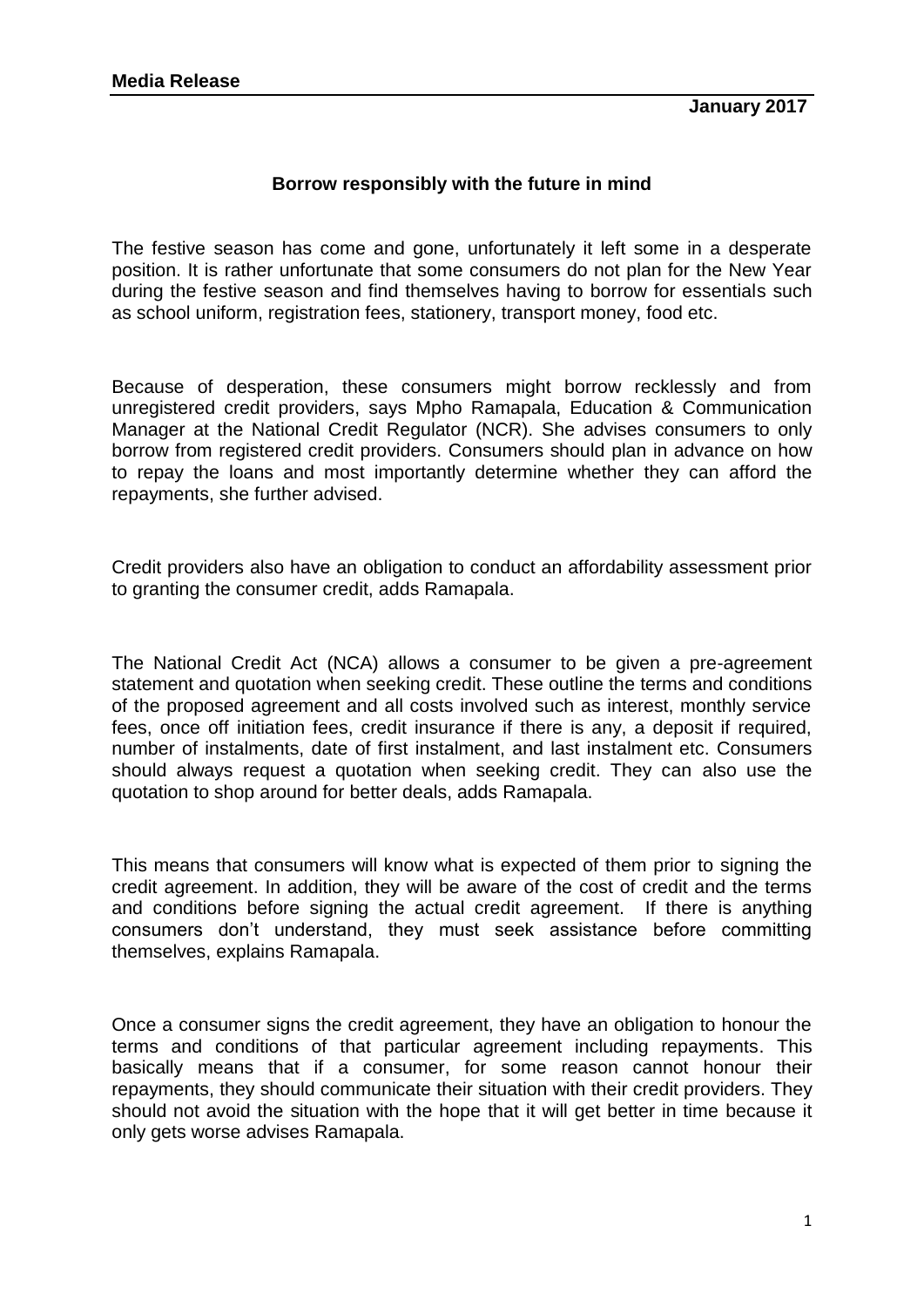Ramapala warns that consumers should never sign blank credit agreements as they won't have control over other information added afterwards.

## **Tips for borrowing wisely:**

- Borrow as little money as possible. Borrowing to fund your children's education or a home loan can be a good thing, but borrowing for consumables or to pay off other debt or to fund luxuries such as holidays or designer clothing can condemn you to a lifetime of debt. Only borrow for what you really need.
- Avoid paying over too many months as it will cost you more in the end.
- If there is credit insurance, familiarise yourself with the terms of the insurance to avoid surprises when you most need the insurance.
- Be honest Make sure that you honestly disclose all the information required by the credit provider. Dishonesty may cause you to lose the protection offered by the National Credit Act.
- Create a monthly budget and stick to it work out how much income your family earns and what your total expenses are each month. Will you be able to pay for your new debt once you've covered all your expenses? You should also plan for unexpected costs such as if one of your family members is retrenched.
- Always keep receipts of your payments as you might need these in the future.
- Always include savings in your budget.
- Pay your debts on time. Paying late will adversely affect your credit report and possibly your ability to take out credit in the future. If you think you cannot meet your monthly instalments, call your credit provider immediately and try to re-arrange payments. Do not wait until you skip payments.
- Check your credit report regularly. This way you'll be able to identify any errors and correct them. Under the NCA, you are entitled to one free copy of your credit report each year at any other time, upon payment of the inspection fee of the credit bureau if any.

For a comprehensive list of registered and cancelled / lapsed credit providers, consumers can visit the NCR's website: [www.ncr.org.za.](http://www.ncr.org.za/)

For additional information, consumers can contact the NCR on 0860 627 627, [info@ncr.org.za.](mailto:info@ncr.org.za)

## **ENDS**

## **Issued by:**

Lebogang Selibi

The National Credit Regulator

Tel: (011) 554 2722